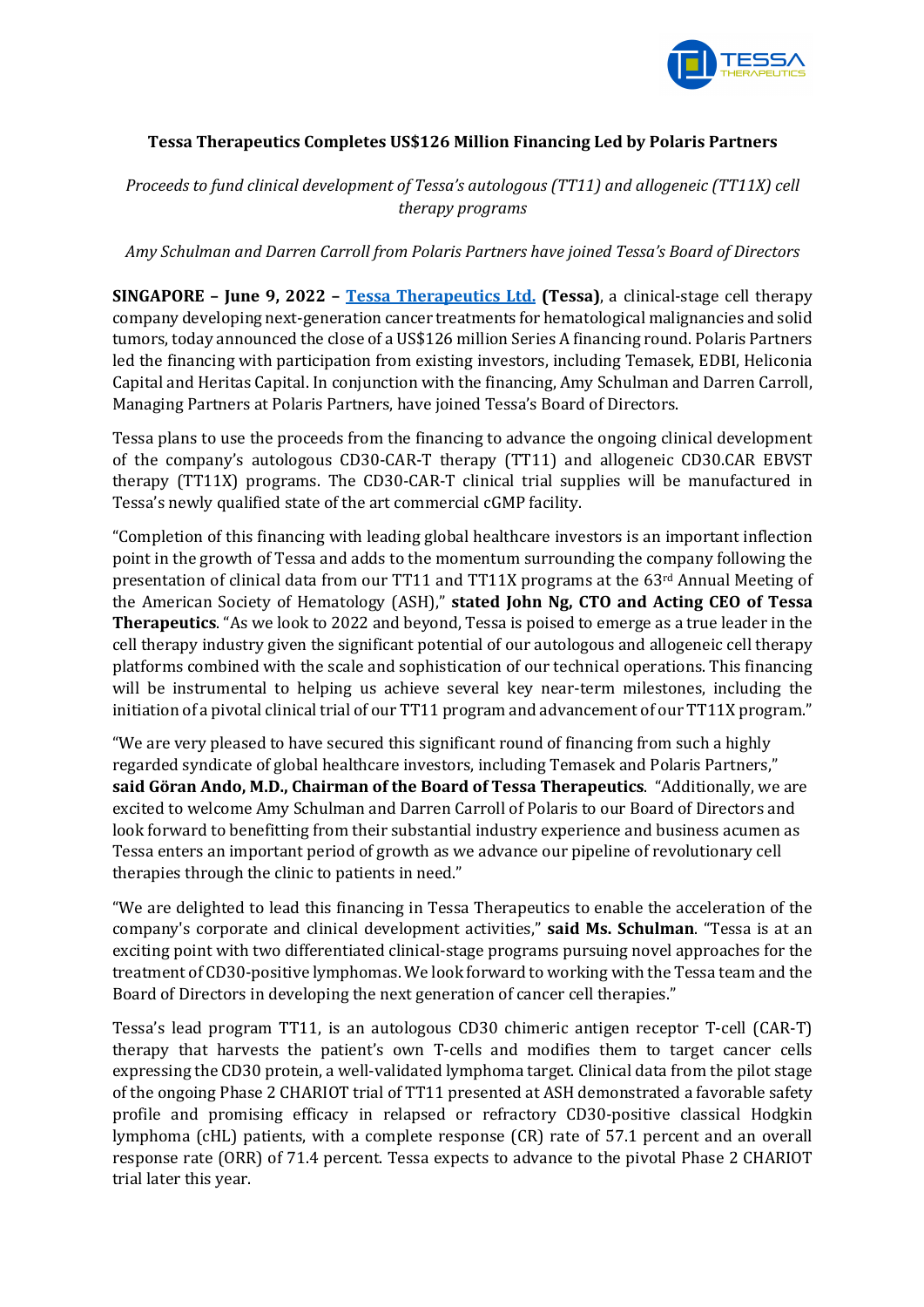

A second program TT11X, is based on Tessa's proprietary allogeneic CD30.CAR EBVST platform. The platform overcomes toxicity challenges common to "off the shelf" cell therapies such as Graft vs Host Disease (GVHD) by using allogeneic Virus specific T-cells (VSTs) augmented with CD30-CAR.

Allogeneic VSTs have demonstrated strong safety profile and efficacy in early trials. Clinical data from an ongoing Phase 1 study (NCT04288726) of TT11X also presented at ASH demonstrated a favorable safety profile and encouraging signs of efficacy with clinical responses observed in seven out of nine patients, including a complete disappearance of tumor reported in four patients.

**Mr. Ng continued**, "The data presented at ASH demonstrate the potential of our autologous and allogeneic cell therapy platforms and provide a strong foundation for Tessa to build on as we advance these clinical programs. We believe that Tessa's CD30-CAR-T therapy, TT11, with its promising efficacy and excellent safety profile, may addresses current gaps in the treatment of relapsed or refractory cHL. Meanwhile, our allogeneic platform appears to overcome toxicity challenges common to 'off the shelf' cell therapies by using allogeneic VSTs. Our long-term goal is to develop this platform to tackle a broad range of cancers."

## **About Tessa Therapeutics**

Tessa Therapeutics is a clinical-stage biotechnology company developing next-generation cell therapies for the treatment of hematological cancers and solid tumors. Tessa's lead clinical asset, TT11, is an autologous CD30-CAR-T therapy currently being investigated as a potential treatment for relapsed or refractory classical Hodgkin lymphoma (Phase 2). TT11 has been granted RMAT designation by the FDA and PRIME designation by European Medicine Agency. Tessa is also advancing an allogeneic "off-the shelf" cell therapy platform targeting a broad range of cancers in which Epstein Barr Virus Specific T Cells (EBVSTs) are augmented with CD30-CAR. A therapy using this platform is currently the subject of a Phase 1 clinical trial in CD30-positive lymphomas. Tessa has its global headquarters in Singapore, where the company has built a state of the art, commercial cell therapy manufacturing facility. For more information on Tessa, visit www.tessacell.com.

### **About Polaris Partners**

Polaris Partners has a 20-plus-year history of partnering with repeat entrepreneurs and worldclass innovators who are improving the way we live and work. The multibillion-dollar firm manages specialty and diversified funds in healthcare and technology with investments across all stages. Polaris has offices in Boston, San Francisco, and New York. Learn more at polarispartners.com.

### **About Temasek**

Temasek is a global investment company with a net portfolio value of S\$381 billion (US\$283) billion) as at 31 March 2021. Headquartered in Singapore, it has 13 offices in 9 countries around the world. The Temasek Charter defines Temasek's three roles as an Investor, Institution and Steward, which shape its ethos to do well, do right, and do good. As a provider of catalytic capital, it seeks to enable solutions to key global challenges. With sustainability at the core of all Temasek does, it actively seeks sustainable solutions to address present and future challenges, as it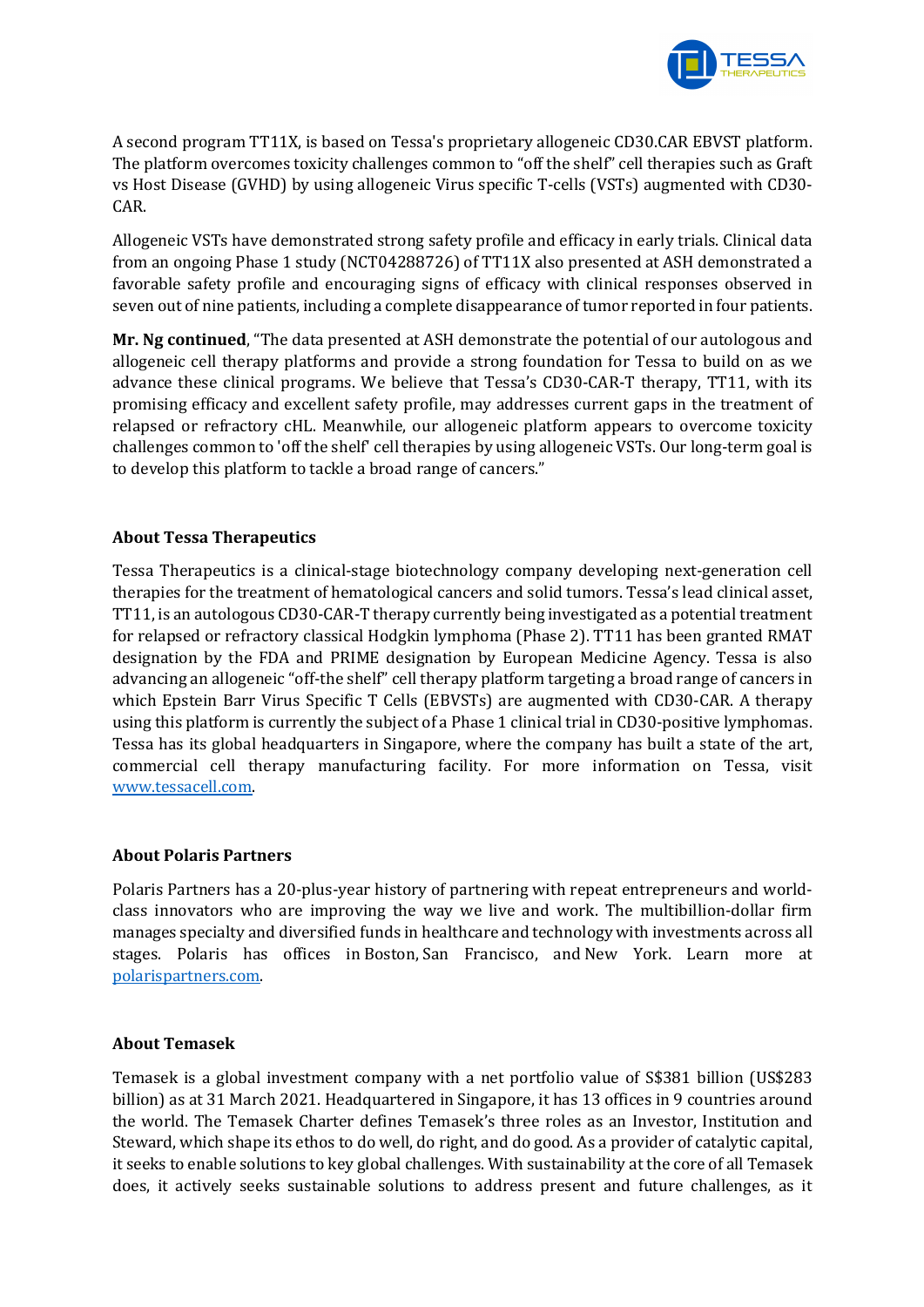

captures investible opportunities to bring about a sustainable future for all. For more information on Temasek, please visit www.temasek.com.sg.

### **Cautionary Note on Forward Looking Statements**

This press release contains forward-looking statements (within the meaning of the Private Securities Litigation Reform Act of 1995, to the fullest extent applicable) including, without limitation, with respect to various regulatory filings or clinical study developments of the Company. You can identify these statements by the fact that they use words such as "anticipate", "estimate", "expect", "project", "intend", "plan", "believe", "target", "may", "assume" or similar expressions. Any forward-looking statements in this press release are based on management's current expectations and beliefs and are subject to a number of risks, uncertainties and important factors that may cause actual events or results to differ materially from those expressed or implied by any forward-looking statements contained in this press release, including, without limitation, those related to the Company's financial results, the ability to raise capital, dependence on strategic partnerships and licensees, the applicability of patents and proprietary technology, the timing for completion of the clinical trials of its product candidates, whether and when, if at all, the Company's product candidates will receive marketing approval, and competition from other biopharmaceutical companies. The Company cautions you not to place undue reliance on any forward-looking statements, which speak only as of the date they are made, and disclaims any obligation to publicly update or revise any such statements to reflect any change in expectations or in events, conditions or circumstances on which any such statements may be based, or that may affect the likelihood that actual results will differ from those set forth in the forward-looking statements. Any forward-looking statements contained in this press release represent the Company's views only as of the date hereof and should not be relied upon as representing its views as of any subsequent date. The Company's products are expressly for investigational use pursuant to a relevant investigational device exemption granted by the U.S. Food & Drug Administration, or equivalent competent body.

### **Tessa Therapeutics Investor Contact**

**Wilson W. Cheung** Chief Financial Officer wcheung@tessacell.com

**Tessa Therapeutics Media Contact**

**Tiberend Strategic Advisors, Inc. Bill Borden** +1-732-910-1620 bborden@tiberend.com

**Dave Schemelia** +1-609-468-9325 dschemelia@tiberend.com